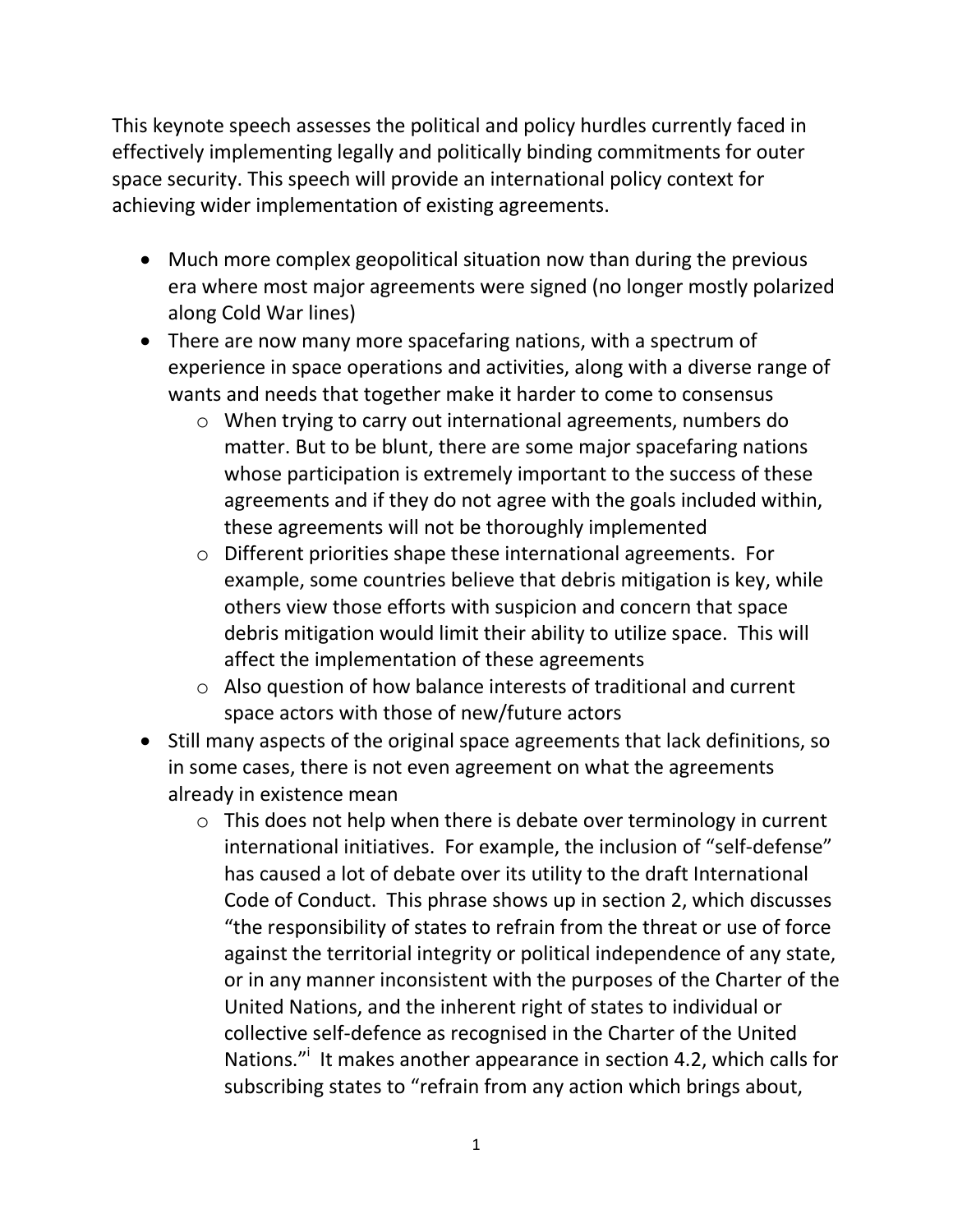directly or indirectly, damage, or destruction, of space objects unless such action is justified: by imperative safety considerations, in particular if human life or health is at risk; or by the Charter of the United Nations, including the inherent right of individual or collective self-defence; or in order to reduce the creation of space debris.""

- o This has prompted concern by some who worry that its inclusion allows for a de facto weaponization of space, as they argue that anything can be justified by a very loose interpretation of being for self-defense. That, however, is unlikely and would be going against the spirit of the language, if not the letter of it. The right to collective self-defense is enshrined in many international agreements, including the United Nations Charter, so this wording here is not ground-breaking. In fact, because this language is already present in the UN Charter, it is not necessary to repeat in the CoC for the legal principle of self-defense to be part of the legal regime in outer space. However, some countries believe that it is crucial to reiterate the legal concept of self-defense, in part to satisfy domestic critics. Thus, adding it does not introduce any new concepts and removing it may impact their ability to sign onto the CoC.
- There is a disconnect between what various participants believe that the international agreements are intended to cover. Does it include all activities that constitute responsible behavior in space? If so, then securityrelated issues like acknowledging the right to self-defense can reasonably be argued to belong to such a document. But some believe that the CoC should only focus on peaceful uses of space, echoing the language used to bifurcate space issues in the United Nations, where the Committee on Peaceful Uses of Outer Space (COPUOS) deals with civil (or non-security) space issues, while the Conference on Disarmament (CD) has been relegated to handle security space issues. This differentiation may have made sense during the Cold War when there were very distinct usages of satellites, but given how much the line has blurred today on satellites which are intended for national security purposes and those intended for other uses, it seems an outmoded way to look at the world. However, there are some who never have been comfortable with the CoC being a non-legally binding document and may use this issue as a back-door to attempt to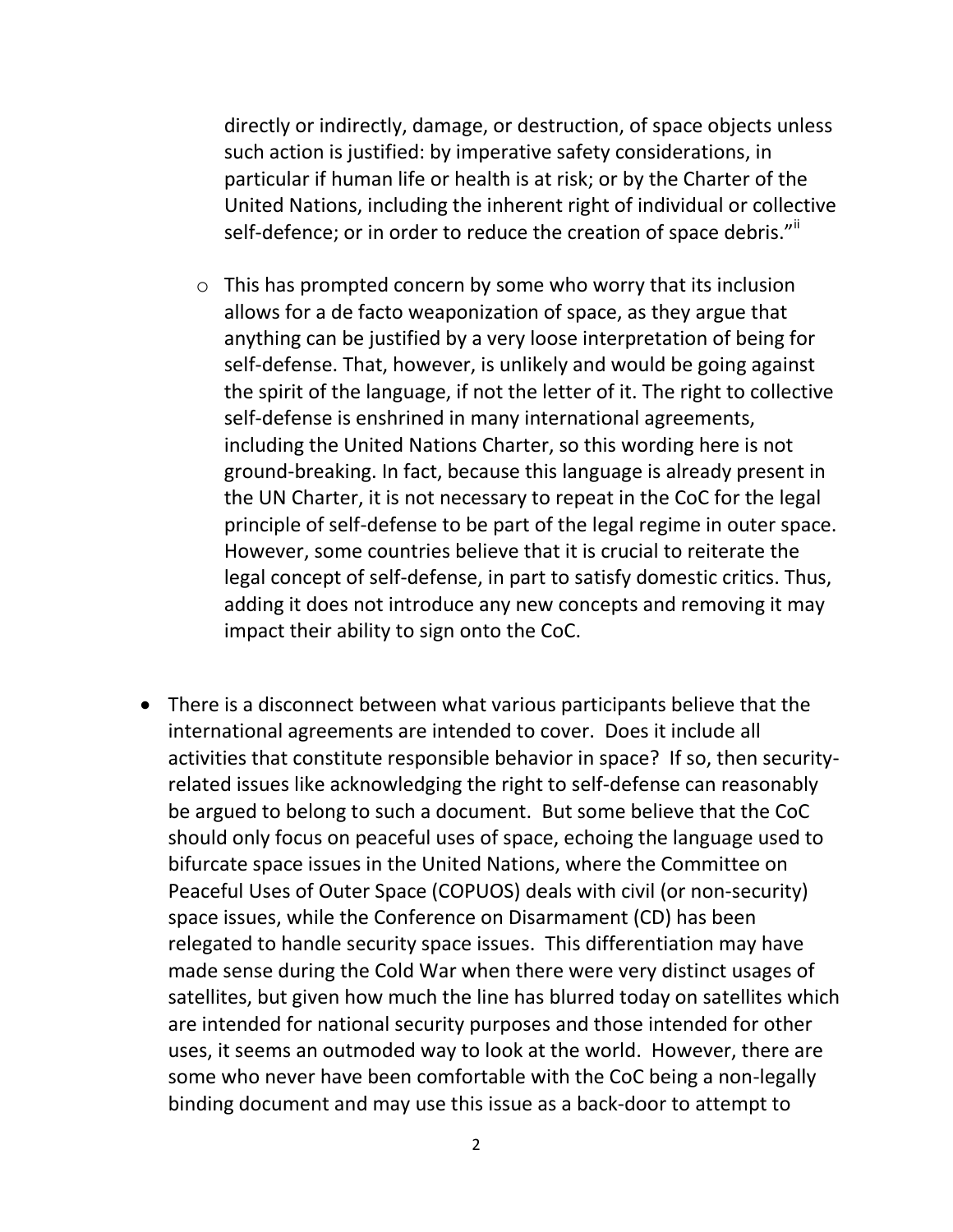force efforts to work on a legal treaty on this aspect of space sustainability – the security elements of space – even though such efforts would almost inevitably fail.

- o COPUOS LTS efforts had a dispute about what should be included for long-term sustainability guidelines. Would it be best practices for space activities that currently exist or should they include upcoming activities that could potentially affect the long-term sustainability of outer space, like active debris removal or rendezvous and proximity operations? There has also been discussion about whether a best practice is a goal to be achieved or a preferred way of accomplishing a goal. In the end, the decision was made to go with best practices that have evolved over years of activities, so upcoming activities are not necessarily going to be covered. However, LTS efforts do provide a base for understanding of what goals are for space sustainability and have laid the groundwork for future discussions about best practices as they evolve
- Most space actors still have little to no information about what's actually going on in space including both environmental threats (space weather, debris) and potentially hostile activities
- Space faring countries have diverging views on the best forum and the best process to tackle these challenges, which adds to the challenges of reaching consensus. For example, for the emerging nations, the UN may be viewed as THE one and only forum to address these issues and that solutions should be pursued via binding treaties. Efforts to pursue other kinds of strategies -- even while still engaging in the treaty discussion -- are sometimes viewed as a way to undermine the process.
- These agreements are being negotiated at the state level. While these are not officially treaties, and very deliberately not designed to be one, selected experts are being used to ensure that the current discussions represent a wide variety of viewpoints. This does give some momentum to the discussions, as they are being pounded out at the state level, and thus gains whatever prestige a top-down type of agreement can garner internationally. This is particularly helpful, given that the end products are not a legally-binding treaty and their success depends on a widespread acceptance of their content among all actors in space.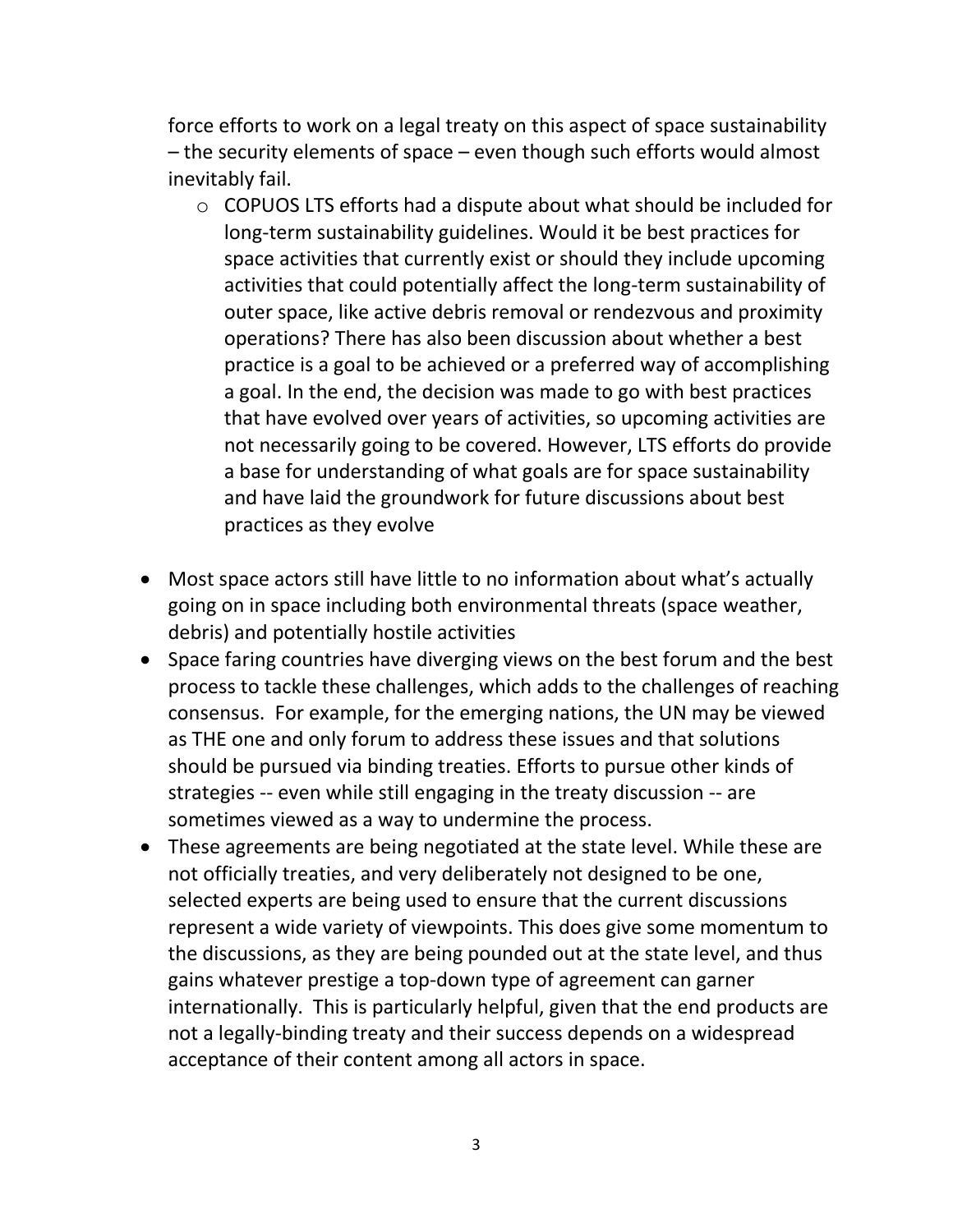- Being negotiated at the state level can also be a weakness. This is not a fatal flaw, but something to keep in mind. It is being discussed at the state level, partially because this is how the international system is set up to deal with issues like space that cross national borders, and partially to reflect that many new actors to space will do so via national programs. However, space has changed since the days of the Cold War when practically the only actors were nation-states. Commercial entities play an increasingly important role in the security and stability of the space domain and in establishing norms of behavior. Yet they are not officially represented in the CoC discussions. Many countries are striving to incorporate their input in their national representation, but this is not guaranteed. It is also is a residual effect from how the existing space treaties determine responsibility for space assets: at the national level. In the end, states are responsible for actors within their territories. Article VI of the 1967 Outer Space Treaty spells it out fairly succinctly: "States Parties to the Treaty shall bear international responsibility for national activities in outer space, including the moon and other celestial bodies, whether such activities are carried on by governmental agencies or by non-governmental entities, and for assuring that national activities are carried out in conformity with the provisions set forth in the present Treaty."<sup>iii</sup> As well, it is possible that were commercial entities to be included in these discussions, countries without large commercial space sectors might perceive this a way of weighting the discussions toward the more dominant space powers. But it is something to keep in mind when determining what the best practices are for a responsible space actor. The commercial sector has much value that it can add to these discussions.
- Domestic politics can affect the implementation of these agreements
	- o Compliance with these agreements often relies upon self-reporting or naming and shaming
	- o There is a tradeoff between having extremely strong monitoring mechanisms which may affect the willingness of countries to sign onto the agreement and having more voluntary mechanisms that are not as clear or strongly written but increase the interest of countries to become part of the agreement
- Question about how these international agreements should interface with other international initiatives or bodies also working on space sustainability